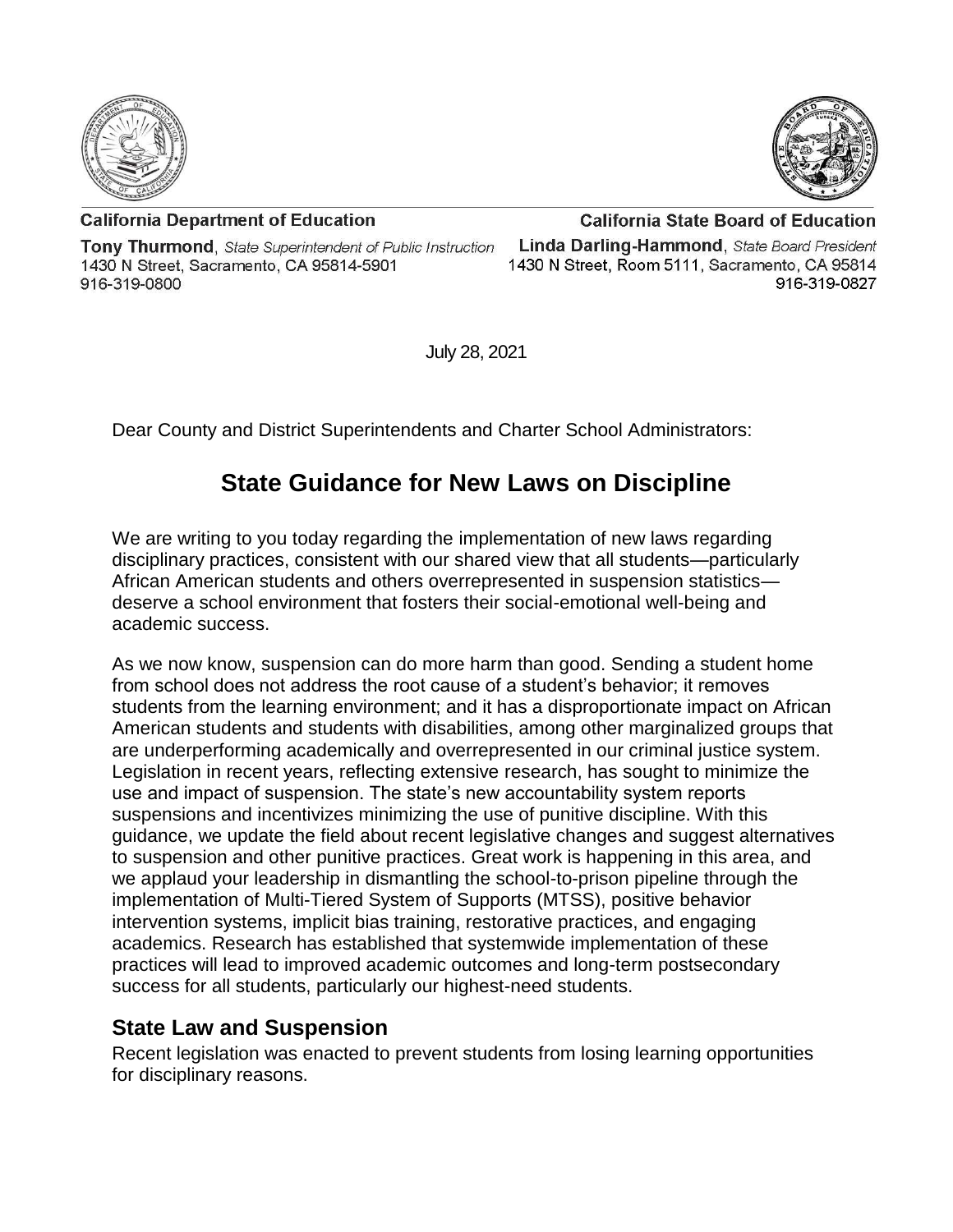- **Ending Suspensions for Willful Defiance in Grades Kindergarten Through Eight:** In 2013, the Legislature approved Assembly Bill 420, which prohibited suspensions on willful defiance or disruption grounds for students in grades kindergarten through three. According to data collected by the California Department of Education (CDE), suspensions for willful defiance significantly decreased upon passage of this measure. In 2019, the Legislature extended this prohibition to students in grades four through eight through Senate Bill 419 [\(https://leginfo.legislature.ca.gov/faces/billNavClient.xhtml?bill\\_id=201920200SB](https://leginfo.legislature.ca.gov/faces/billNavClient.xhtml?bill_id=201920200SB419) [419\)](https://leginfo.legislature.ca.gov/faces/billNavClient.xhtml?bill_id=201920200SB419). Research indicates that students of color; students with disabilities; and lesbian, gay, bisexual, transgender, queer, intersex, and asexual students are more likely to be suspended for low-level subjective offenses such as willful defiance. We support the goals of this legislation and have included the resources below to support implementation of school-wide and district-/countywide policies to better support students facing social-emotional and academic struggles.
- **Homework for Students Suspended for Two or More Days:** Assembly Bill 982 [\(https://leginfo.legislature.ca.gov/faces/billTextClient.xhtml?bill\\_id=201920200AB](https://leginfo.legislature.ca.gov/faces/billTextClient.xhtml?bill_id=201920200AB982) [982\)](https://leginfo.legislature.ca.gov/faces/billTextClient.xhtml?bill_id=201920200AB982), also enacted in 2019, requires local educational agencies (LEAs), including charters, to provide homework assignments to students upon the request of the parent, guardian, or student during a suspension of two or more school days.

In recent years there have been other statutory provisions designed to limit the use of suspensions and promote alternatives to suspension. These provisions aim to address the root causes of the student's behavior and to improve academic outcomes:

- **Minimize Suspension for Attendance Issues:** California *Education Code* (*EC*) Section 48900(w)(1) states that it is the intent of the Legislature that alternatives to suspension or expulsion be imposed against a pupil who is truant, tardy, or otherwise absent from school activities.
- **Instead of Suspension, Support:** *EC* Section 48900(v) provides that a superintendent of the school district or principal is encouraged to provide alternatives to suspension or expulsion, using a research-based framework with strategies that improve behavioral and academic outcomes, that are ageappropriate and designed to address and correct the pupil's specific misbehavior as specified in *EC* Section 48900.5.

*EC* Section 48900(w)(2) adds that the MTSS, which includes restorative justice practices, trauma-informed practices, social and emotional learning, and schoolwide positive behavior interventions and support, may be used to help students gain critical social and emotional skills, receive support to help transform trauma-related responses, understand the impact of their actions, and develop meaningful methods for repairing harm to the school community.

• **Suspension as a Last Resort:** And finally, *EC* Section 48900.5 provides that, except for specified exceptions, suspension, including supervised suspension,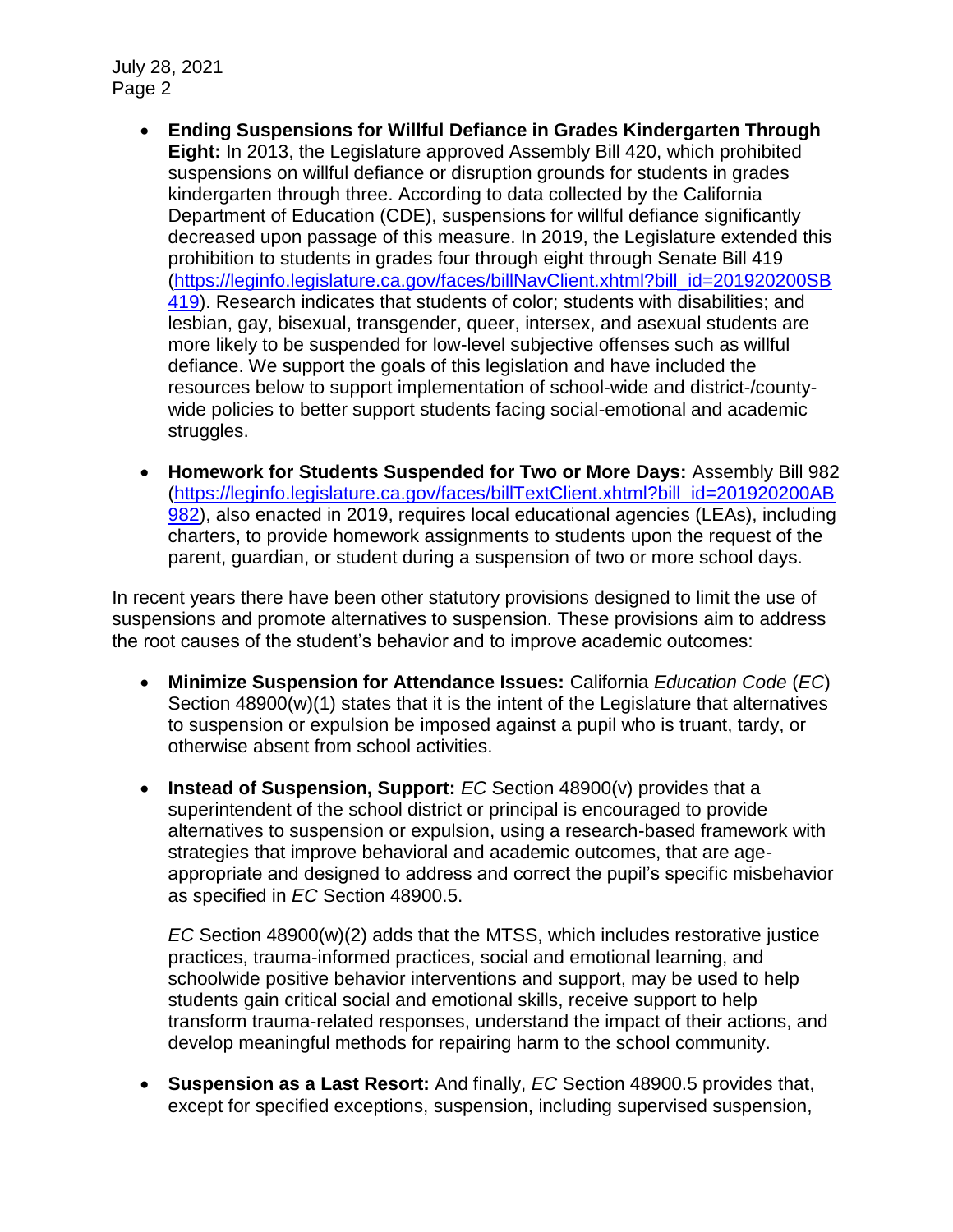> shall be imposed only when other means of correction fail to bring about proper conduct, and then continues to provide an extensive list of suggested positive, non-exclusionary alternative practices. Other means of correction may include additional academic supports, to ensure, for example, that instruction is academically appropriate, culturally relevant, and engaging for students at different academic levels and with diverse backgrounds.

## **Replacing Suspension with Support**

Collectively, we must do more to reverse the reality that our most vulnerable students are disproportionately removed from their classes. Research on student engagement, academic success, dropout, and graduation rates has shown the need to replace punitive discipline practices with targeted student supports such as those referenced in state law above. The CDE and California's System of Support are your partners in establishing and strengthening LEA and school-level networks of support. Key resources include the following:

- The CDE Behavioral Intervention Strategies and Supports web page at <https://www.cde.ca.gov/ls/ss/se/behaviorialintervention.asp> outlines where LEAs and schools can learn about Fix School Discipline, suspension data on Dataquest and the California School Dashboard, and Restorative Justice programs. These practices and policies that many schools and districts are putting in place to address discipline issues proactively support students whose behaviors may signify a call for help.
- The CDE MTSS web page at<https://www.cde.ca.gov/ci/cr/ri/> provides a research-proven framework aligned to address students' academic, behavior, and social success. It brings together the Response to Instruction and Intervention and Positive Behavioral Interventions and Supports to support the whole child through a data-driven tiered approach to academic and social emotional supports. An MTSS approach can ensure instruction and interventions meet student needs, to address the reality that African American students and students with disabilities—two of the groups most often suspended—have lower literacy and math scores than other ethnic groups and students without disabilities.
- There are also resources on the CDE Mental Health web page at [https://www.cde.ca.gov/ls/cg/mh/index.asp,](https://www.cde.ca.gov/ls/cg/mh/index.asp) which includes strategies, resources, and training in psychological and mental health issues, including coping with tragedy, crisis intervention and prevention, school psychology, and suicide prevention.
- The CDE Attendance Improvement web page at<https://www.cde.ca.gov/ls/ai/> provides resources to address attendance improvement through prevention, early identification, and intervention instead of using punitive discipline.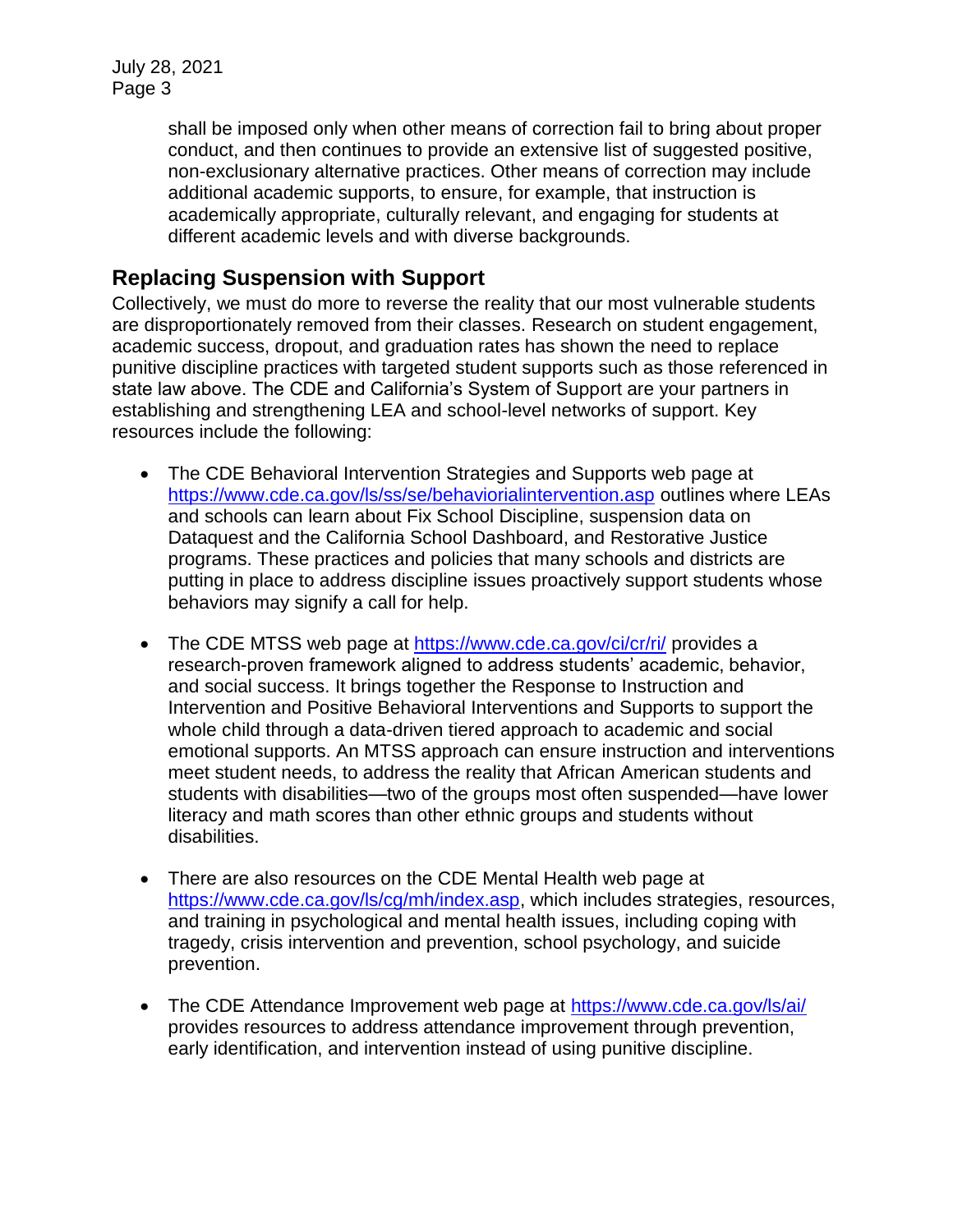- The CDE Asset-Based Pedagogies web page at <https://www.cde.ca.gov/pd/ee/assetbasedpedagogies.asp> has resources on culturally relevant and sustaining pedagogies, which focus on the strengths that diverse students bring to the classroom and school community. These approaches engage all learners through curriculum that connects to students' cultural and linguistic identities. Asset-Based Pedagogy is also a key feature in California's State Literacy Plan, and aligned literacy resources are available on the California Educators Together web page at [https://www.caeducatorstogether.org/groups/comprehensive-literacy-state](https://www.caeducatorstogether.org/groups/comprehensive-literacy-state-development-grant-resource-repository)[development-grant-resource-repository.](https://www.caeducatorstogether.org/groups/comprehensive-literacy-state-development-grant-resource-repository)
- Addressing bias of educators is an important piece of the puzzle. In 2019–20, African American students made up 5.4 percent of public school students in California but comprised 15 percent of students who were suspended. Evidence shows that this is not because of worse behavior, but because of harsher treatment for minor offenses such as talking in class and other nonviolent behavior. LEAs are encouraged to invest in implicit bias training for their educator workforce: [https://www.cde.ca.gov/nr/ne/yr20/yr20rel77.asp.](https://www.cde.ca.gov/nr/ne/yr20/yr20rel77.asp)

## **Data-Driven Continuous Improvement to Strengthen Supports**

Our state's focus on equity means addressing students' holistic needs, whether they are struggling with trauma, disability, or the effects of socio-economic disadvantage. Since the passage of the Local Control Funding Formula, the state has engaged in the datadriven continuous improvement process, with actions to address student needs informed by robust stakeholder input and thorough root-cause analysis. Tackling suspensions is part of this framework, with suspension data reported in the California School Dashboard and school climate as one of the eight state priorities. Every year, school and district communities should consult their suspension data and analyze the underlying causes and adjust programming as needed to better support students, especially students of color disproportionately impacted by unneeded suspensions. Our partners at the California Collaborative for Educational Excellence (CCEE) are also resources in the System of Support. The CCEE website is available at [https://ccee](https://ccee-ca.org/)[ca.org/.](https://ccee-ca.org/)

CDE resources include the following:

• The CDE Local Control Accountability Plan web page at <https://www.cde.ca.gov/re/lc/> includes references to the eight state priorities, the continuous improvement process, stakeholder engagement, and the whole child resource map.

Particularly as we grapple with the immediate and post-pandemic effects of COVID-19, students and families face unprecedented challenges that will inevitably affect students' stress levels, behaviors, and their ability to participate in school. Like suspensions, these challenges fall disproportionately on students of color and other marginalized groups. Separate and apart from the pandemic, our communities are crying out for